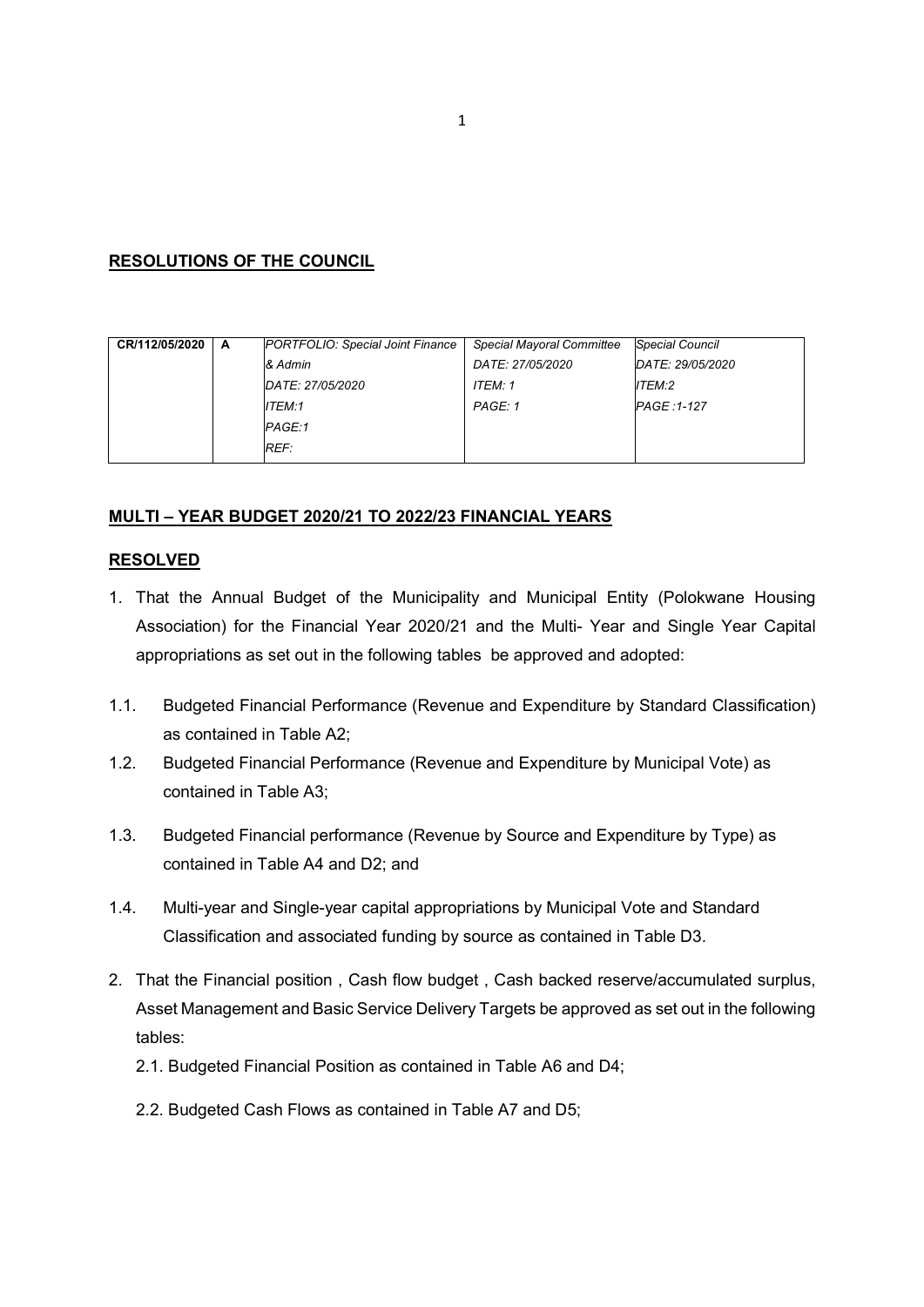2.3. Cash backed reserves and accumulated surplus reconciliation as contained in Table A8;

- 2.4. Asset management as contained in Table A9; and
- 2.5. Basic service delivery measurement as contained in Table A10.
- 3. That Council of Polokwane Municipality, acting in terms of section 75A of the Municipal Systems Act (Act 32 of 2000) approves and adopt the following tariffs with effect from 01<sup>st</sup> July 2020 as outlined in the Tariffs Booklet;
- 3.1. the tariffs for property rates;
- 3.2. the tariffs for electricity;
- 3.3. the tariffs for supply of water;
- 3.4. the tariffs for sanitation services;
- 3.5. the tariffs for solid waste services.
- 4. That the following Draft Budget related Policies be approved for implementation in the 2020/2021 Financial Year;
	- 4.1. Cash Management and Investment Policy;
	- 4.2. Leave Policy;
	- 4.3. Integrated Customer Care Policy;
	- 4.4. Asset Management Policy;
	- 4.5. Loss and Claims Policy;
	- 4.6. Budget and Virement Policy;

4.7. Performance Management System Policy (Organisational and Employees Management Policy);

- 4.8. Funding and Reserves Policy;
- 4.9. Borrowing Policy;
- 4.10. Indigent and Social Assistance Policy;
- 4.11. Supply Chain Management Policy;
- 4.12. Credit control and debt collection Policy;